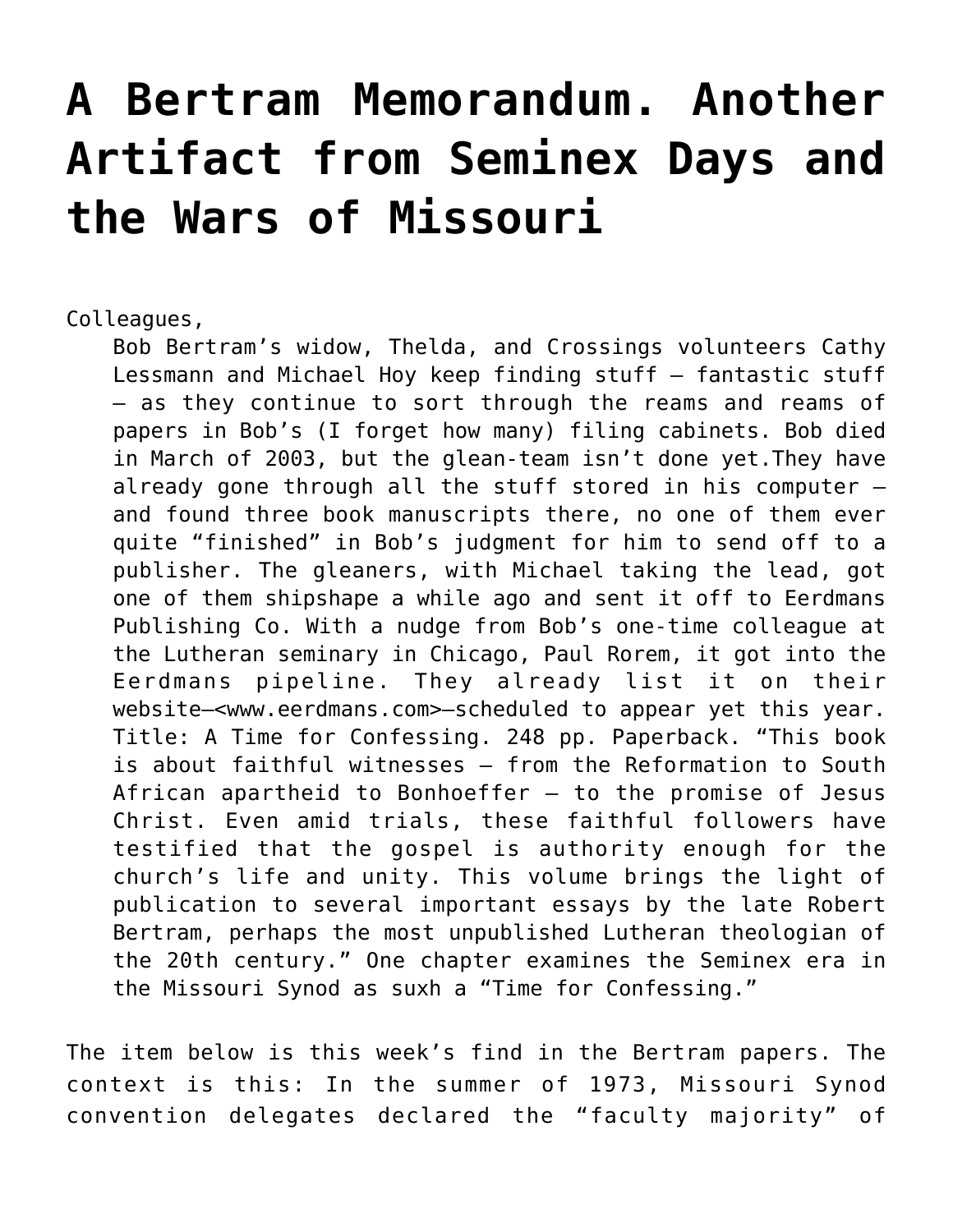Concordia Seminary (later to become the Seminex faculty) to be false teachers "not to be tolerated in the Church of God." The newly-elected Seminary Board of Control was instructed by the convention to implement this resolution. The board's first move was to declare the oldest five of this group, all over 65 years of age, "honorably retired or transferred to modified service." If I remember aright these colleagues were H. Bouman, R.Caemmerer, A.Piepkorn, A.Repp, and L.Wuerffel.

When the news of this action hit the campus Bob Bertram went to his typewriter (no computers then) and sent this memo around to all the rest of us "intolerable" ones. The deep irony is that on that very day–I think it was a Friday–as Bob was composing this, one of those five, Arthur Carl Piepkorn, was walking up DeMun Avenue to the nearby barber-shop to get a haircut. He died of a coronary in the barber's chair. After his death, his widow, Miriam, said: "They thought they could retire him. God took care of that."

Bob himself was only fifty-two in 1973 and thus escaped the forced retirement purge. But already then he'd become the avuncular interpreter to us about what was really happening. You'll see for yourself in what he says below.

Peace and Joy! Ed Schroeder

## *A Personal Memorandum*

*13 December 1973*

*To: My Brothers and Sister in the Faculty Majority and Staff From: Robert Bertram*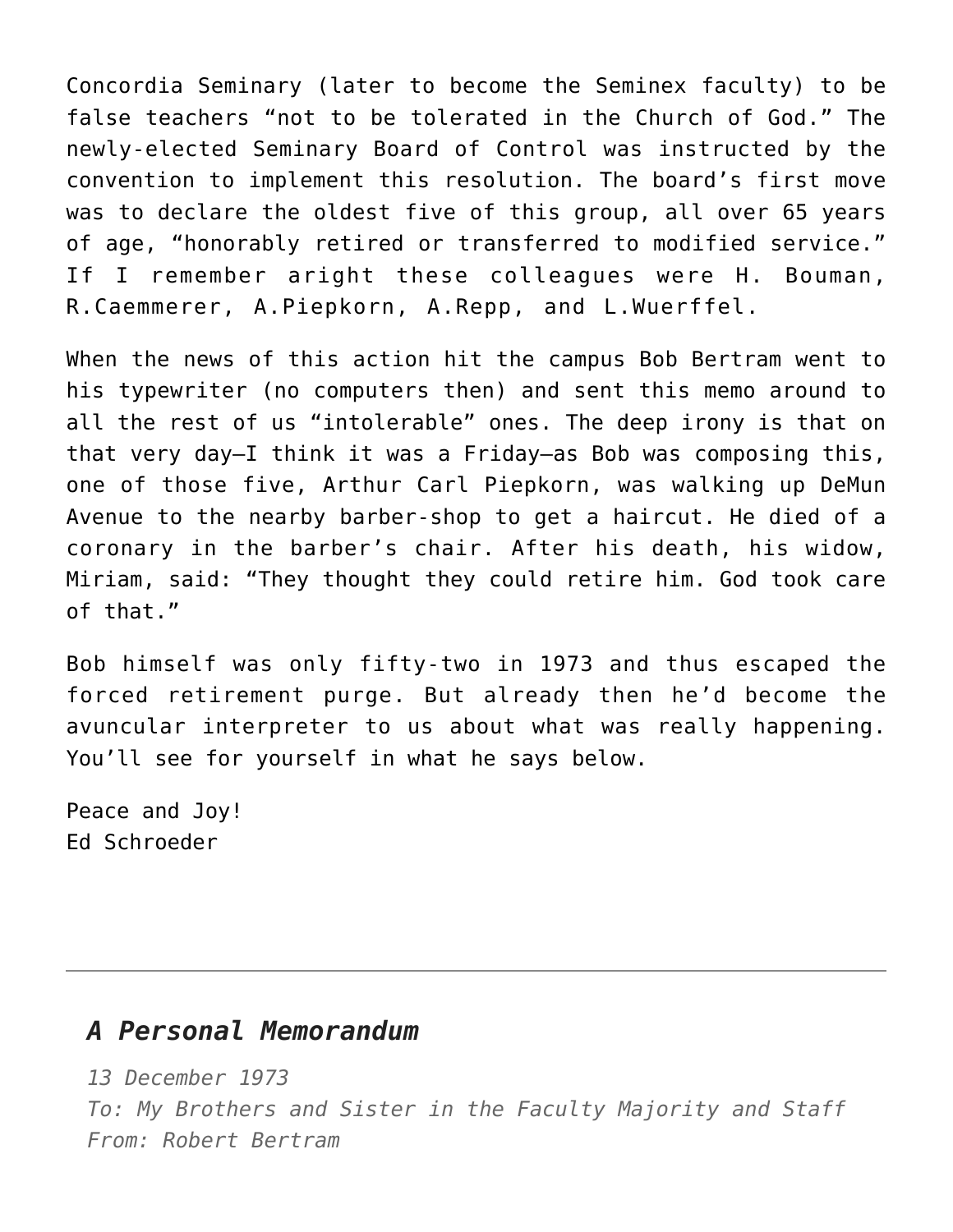- *1. The saddest thing about our present synodical administration is that it is silencing the Word of God.*
- *2. The way our synodical administration is silencing God's Word is by silencing those who teach that Word.*
- *3. These teachers have been speaking the Word to our synodical situation, and that is why their Word of God is being silenced.*
- *4. Not only in the Synod's classrooms is the Word of God being silenced, but also in the Synod's pulpits.*
- *5. But those who are doing the silencing prefer to conceal their motives, for fear that people might see what really is being silenced: not just preachers and teachers but the very Word of God.*
- *6. What is encouraging in all this is that with each new silencing of the Word, the Word seems to be getting a better hearing than ever before.*
- *1. The saddest thing about our present synodical administration is that it is silencing the Word of God. The saddest thing about this administration is not its political intrigue, its power-plays, its "speaking out of both sides of the mouth," or even its personal cruelties and persecutions, shameful as all these are. What is sadder still is the way the Word of God in our midst is more and more being put to silence. Less and less does the Word have free course for the joy and edifying of God's holy people.*
- *2. The way our synodical administration is silencing God's Word is by silencing those who teach that Word. This happened again recently at Concordia Seminary, Saint Louis, when the Board of Control scheduled another group of professors for removal. But the same thing is happening on other synodical campuses as well, and will*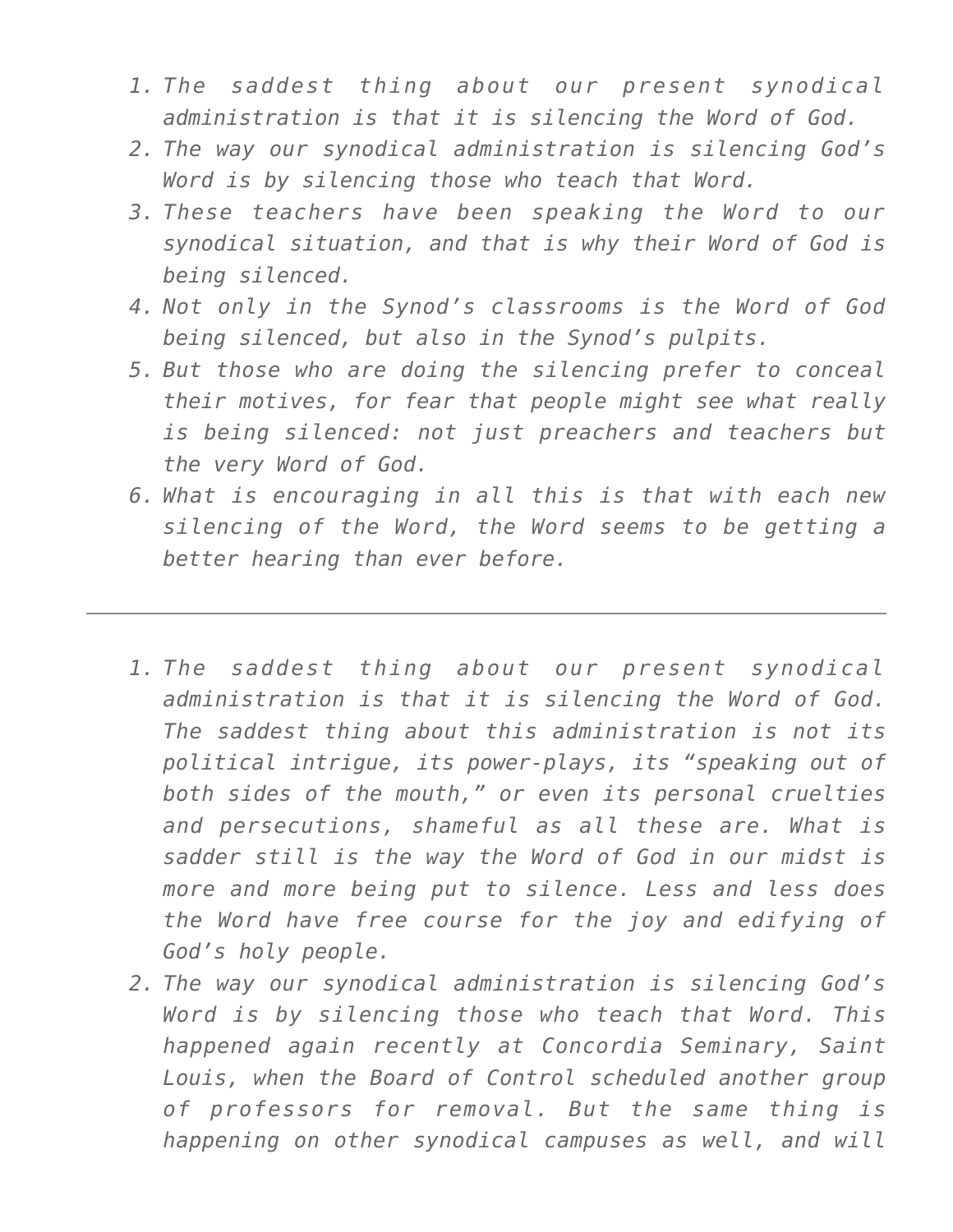*be happening more and more. Teachers of the Word are being silenced and, with them, so is the Word they speak.*

- *3. These teachers have been speaking the Word to our synodical situation, and that is why their Word of God is being silenced. It is a shoe that fits. What is being silenced is not the Word of God in the abstract, the Word in some academic classroom lecture, the Word in technical theological discussions. No, the Word of God that is being muzzled is that Word of His which applies to our own synodical sins. God's Word of Law has been exposing the creeping legalism in high places. So that Word now gets condemned as "rebellion." And God's Word of Gospel has been trying to replace the legalism. So now that Word, too, must be discredited — by labels like "wishywashy," "reductionism," "permissive." As soon as the Gospel is made relevant it is seen as meddling. What is being silenced in the Synod is not the Word of God in general but the Word which strikes close to home.*
- *4. Not only in the Synod's classrooms is the Word of God being silenced, but also in the Synod's pulpits. Many pastors are being inhibited from speaking out. For a pastor to speak a Word of prophetic criticism against oppression in his own church body has now become, for him too, a risky thing. For him to free his people to do something about that oppression, especially when some of the people themselves may support the oppression, requires unusually heroic Gospel preaching. As a result many a preacher's conscience is being tried, and his people are being deprived. One pastor reports how a delegation from his congregation asked, "Pastor, why haven't you shared these concerns with us — don't you trust that we can handle them?" Even the Word from our pulpits is being silenced.*
- *5. But those who are doing the silencing prefer to conceal*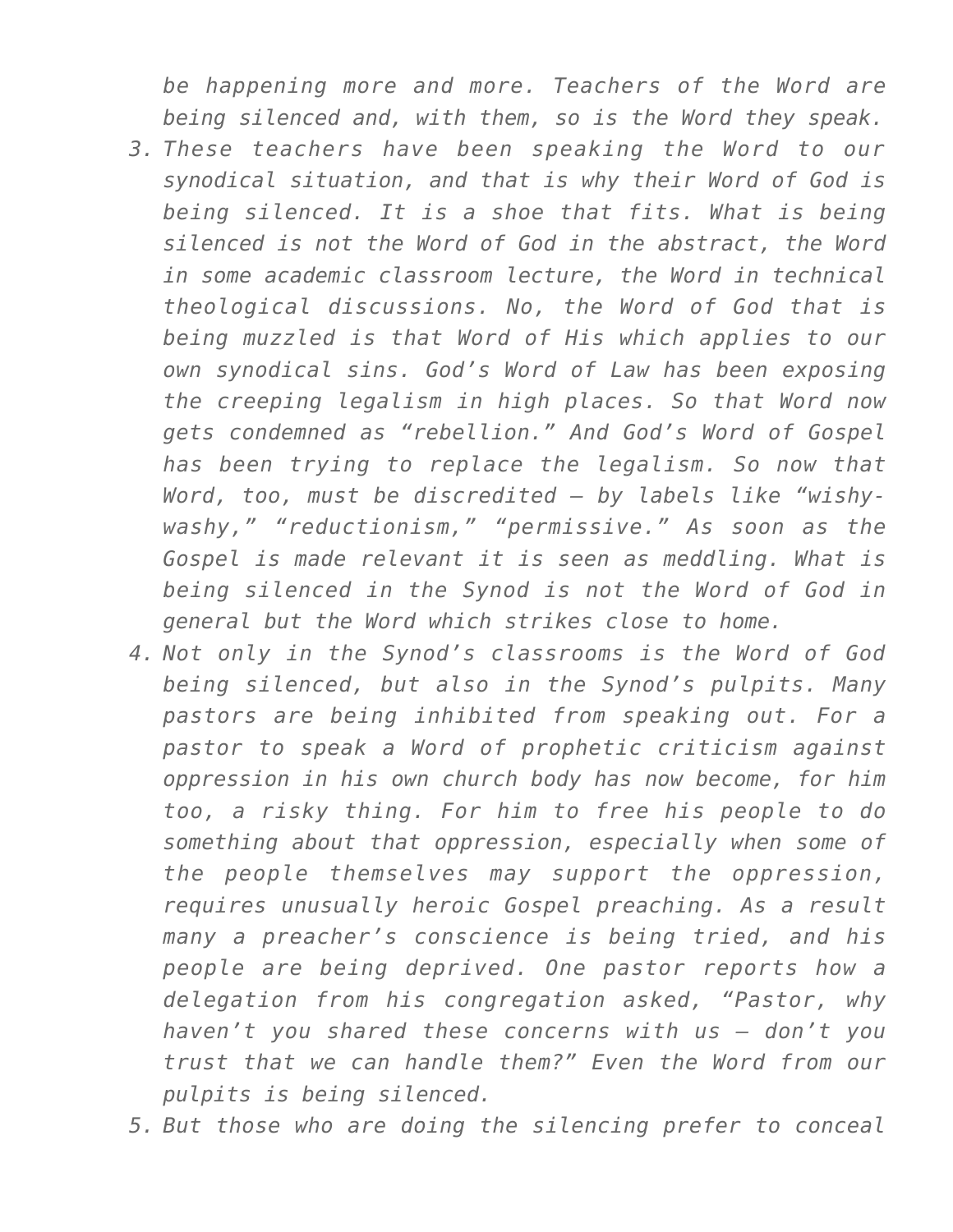*their motives, for fear that people might see what really is being silenced: not just preachers and teachers but the very Word of God. That guilty secret is being disguised. Though more and more servants of the church are being silenced out of their pulpits and classrooms, the true reason for their removal — namely, the Word of God they have been speaking — is kept under wraps. Instead the pretext is that these men are simply not needed or that they are too old, or perhaps no reason at all is given. Those who are silencing them simply do not dare to accuse them openly of false doctrine. For such accusations would simply call attention all over again to the Word they speak. And that is what the Word-silencers fear most of all.*

*6. But what is encouraging in all this is that with each new silencing of the Word, the Word seems to be getting a better hearing than ever before. The very suppression of that Word emboldens those who speak it to speak it more openly, more relevantly, more pointedly to the situation at hand. The same way with the people. The more they are being kept in the dark, the more they are turning out for meetings and movements and media which provide them the whole truth and a full Word of God. No sooner is the Word silenced forcibly in one place and it erupts spontaneously in two other places. When in recent memory has there been so keen and widespread an interest in God's Word for our synodical situation, whether His Word of judgment or His Word of promise, as there is right now? And nothing has fanned the flames of that interest as much as the current oppression. Precisely as we reveal how the Word is being silenced, we reveal the Word itself. That way the current problems of our Synod, even if they may never be solved, can at least be kept from going to waste.*